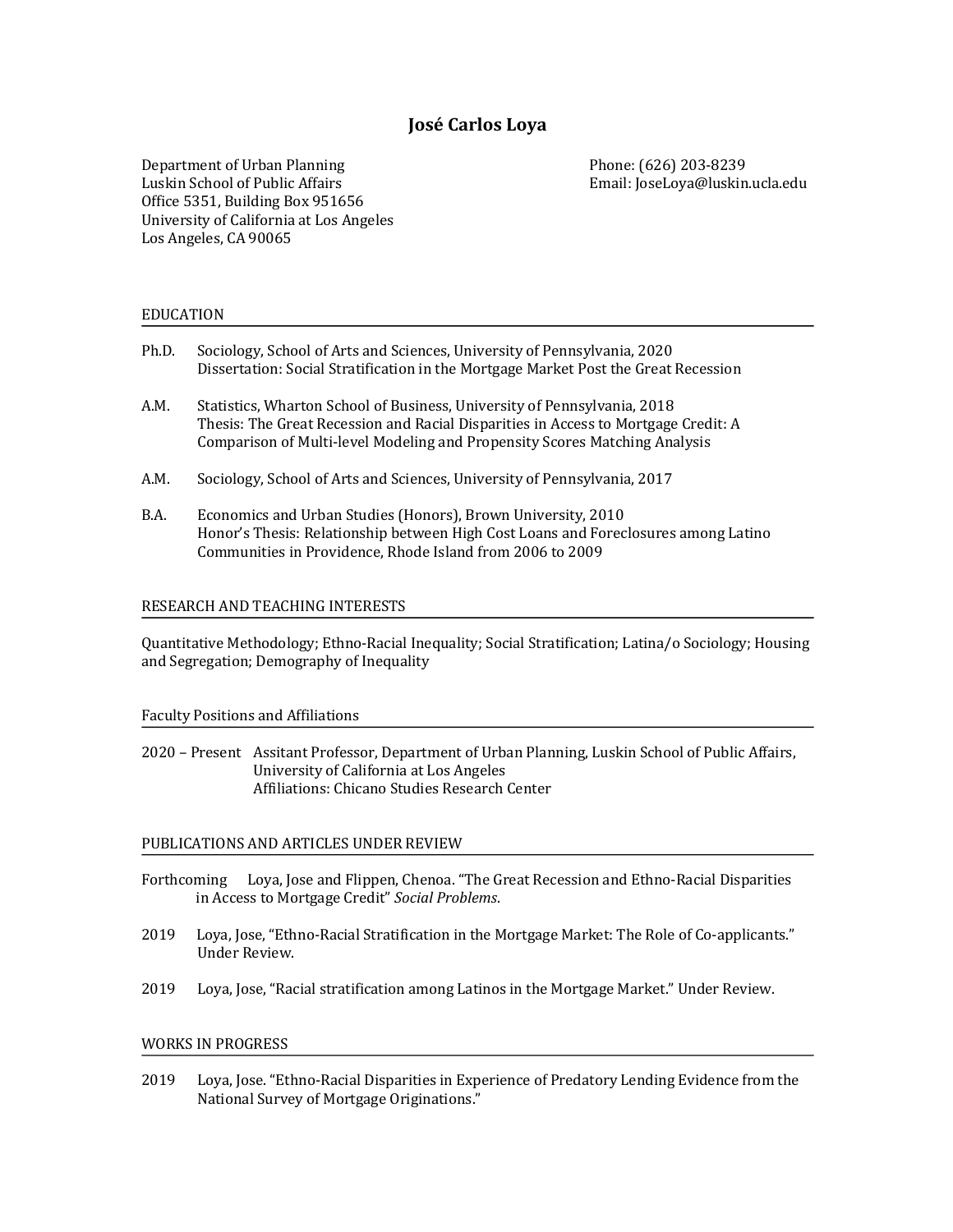- 2018 Kirui, David, Jose Loya, Rory Kramer, and Camille Charles. "Impact of Residential Segregation Experience on Ideal Neighborhood among Elite College Graduates."
- 2018 Loya, Jose. "Ethno-Racial and Gender Stratification in the Mortgage Market."

## PEER REVIEWED CONFERENCE PRESENTATIONS

- 2019 "Racial Stratification among Latinos in the Mortgage Market" presentation at American Sociological Association annual conference, New York, NY "Ethno-Racial Stratification in the Mortgage Market: The Role of Co-applicants" presentation at American Sociological Association Conference, New York, NY "Ethno-Racial Stratification in the Mortgage Market: The Role of Co-applicants" presentation at Populations Association of America Conference, Chicago, IL
- 2017 "The Great Recession and Ethno-Racial Disparities in Access to Mortgage Credit" presentation at Populations Association of America Conference, Chicago, IL "The Great Recession and Ethno-Racial Disparities in Access to Mortgage Credit" roundtable at American Sociological Association Conference, Montreal, Canada
- 2009 "Relationship between High Cost Lending and Foreclosures among Latino Communities in Providence, Rhode Island from 2006 to 2009" poster at Association for Public Policy Analysis and Management Conference, Washington, DC

### OTHER CONFERENCE PRESENTATIONS AND INVITED TALKS

#### 2020

"Ethno-Racial Stratification in the Mortgage Market: The Role of Co-applicants" invited speaker for Sociology Colloquium at Sonoma State University, Sonoma, CA "Ethno-Racial Stratification in the Mortgage Market: The Role of Co-applicants" invited speaker for UCLA Luskin School of Urban Planning Colloquium at the University of California at Los Angeles, Los Angeles, CA

### 2019

"Racial Stratification among Latinos in the Mortgage Market" invited speaker at Urban Studies Colloquium at University of Pennsylvania, Philadelphia, PA "Ethno-Racial Stratification in the Mortgage Market: The Role of Co-applicants" invited speaker for Ohio State Sociology Colloquium at the Ohio State University, Columbus, OH "Ethno-Racial Stratification in the Mortgage Market: The Role of Co-applicants" invited speaker at Race, Ethnicity, and Immigration Workshop at the University of Pennsylvania, Philadelphia, PA

"Ethno-Racial Stratification in the Mortgage Market: The Role of Co-applicants" invited speaker at Penn Demography Club, Philadelphia, PA

"Ethno-Racial Stratification in the Mortgage Market: The Role of Co-applicants" invited speaker at Penn Demography Club, Philadelphia, PA

### 2018

"Ethno-Racial Stratification in Home Sales Prices Across Counties" presentation at Race, Ethnicity, and Immigration Workshop at University of Pennsylvania, Philadelphia, PA "Ethno-Racial Stratification in the Mortgage Market: The Role of Co-applicants" invited speaker at Mini Conference at University of Pennsylvania, Philadelphia, PA

2010 

"Relationship between High Cost Lending and Foreclosures among Latino Communities in Providence, Rhode Island from 2006 to 2009" poster at Geographical Informational Systems: Student Conference at Brown University, Providence, Rhode Island

2009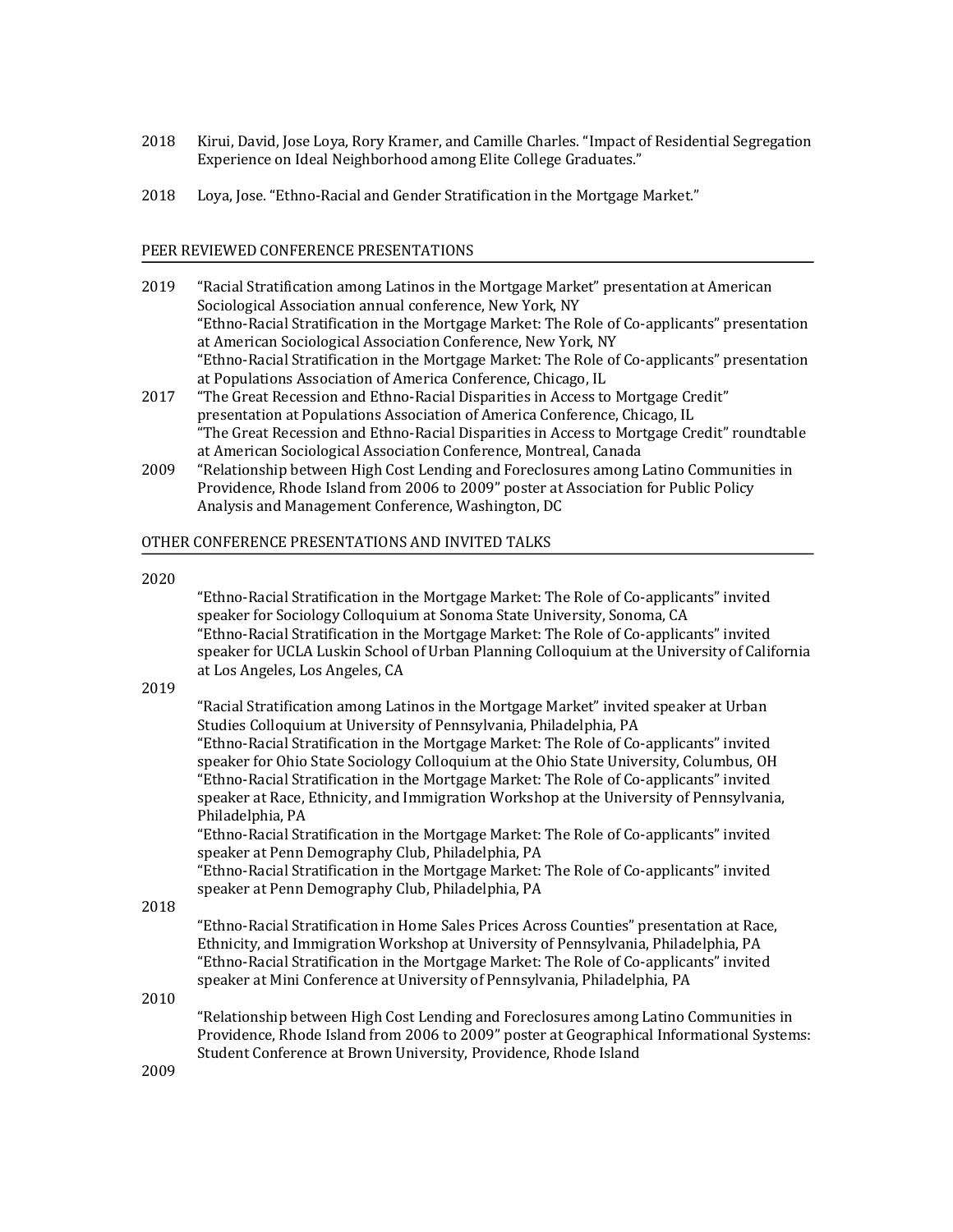"Relationship between High Cost Lending and Foreclosures among Latino Communities in Providence, Rhode Island from 2006 to 2009" presentation at The Urban Institute in Washington, DC

# FELLOWSHIPS AND AWARDS

- 2020 SAS Technology Grant, University of Pennsylvania, \$500
- 2019 SAS Dissertation Completion Fellowship, University of Pennsylvania, \$40,000
- 2019 APPAM Conference Travel Award, Urban Institute Summer Academy, \$1000
- 2019 Fontaine Summer Research Award, University of Pennsylvania, \$500
- 2019 Polluck Travel Award, University of Pennsylvania, \$500
- 2019 Fontaine Summer Research Funding, University of Pennsylvania, \$500
- 2019 Fontaine Conference Funding, University of Pennsylvania, \$250
- 2019 Subvention Travel Grant, University of Pennsylvania, \$500
- 2019 GAPSA Travel Grant, University of Pennsylvania, \$550
- 2018 APPAM Conference Travel Award, Urban Institute Summer Academy, \$500
- 2017 Judith and William Bollinger Graduate Fellows Award, University of Pennsylvania
- 2017 Polluck Travel Award, University of Pennsylvania, \$500
- 2017 Fontaine Research Grant, University of Pennsylvania, \$500
- 2016 Subvention Travel Grant, University of Pennsylvania, \$500
- 2014 William Fontaine Fellow, University of Pennsylvania (5 years), \$250,000
- 2013 Consortium Fellowship, Cornell's Johnson School of Management, \$200,000 (Declined)
- 2010 Congressional Hispanic Caucus Institute Scholar, \$2,500
- 2009 Brown University's Summer Research Award, \$1,000

### TEACHING EXPERIENCE: LECTURER AND TEACHING ASSISTANT

### Lecturer

Sociology Department at the University of Pennsylvania

- 2019 Introduction to Sociology
- 2018 Introduction to Sociology

### Teaching Assistant

Sociology Department at the University of Pennsylvania

- 2017 Social Statistics
- 2016 Quantitative Methods I for Graduate Students
- 2016 Social Statistics
- 2015 Health in Populations

Africana Summer Institute at the University of Pennsylvania

- 2018 Islam in African History
- 2017 Philosophy of Race
- 2016 Young, Gifted, and Black: Experience of Black Students at Elite Colleges and Universities
- 2015 African Independence

# OTHER PROFESSIONAL EXPERIENCE

- 2019 Associate Consultant, McKinsey and Company, Philadelphia, PA (Offer Declined)
- 2014 Financial Program Manager, Catalyst Non-Profit, Miami, FL
- 2013 Financial Coach, United Way of South Florida Non-Profit, Miami, FL
- 2011 Assistant Manager, Bank of America Leadership Program, Miami, FL
- 2010 Program Associate, Urban Institute Non-Profit, Washington, DC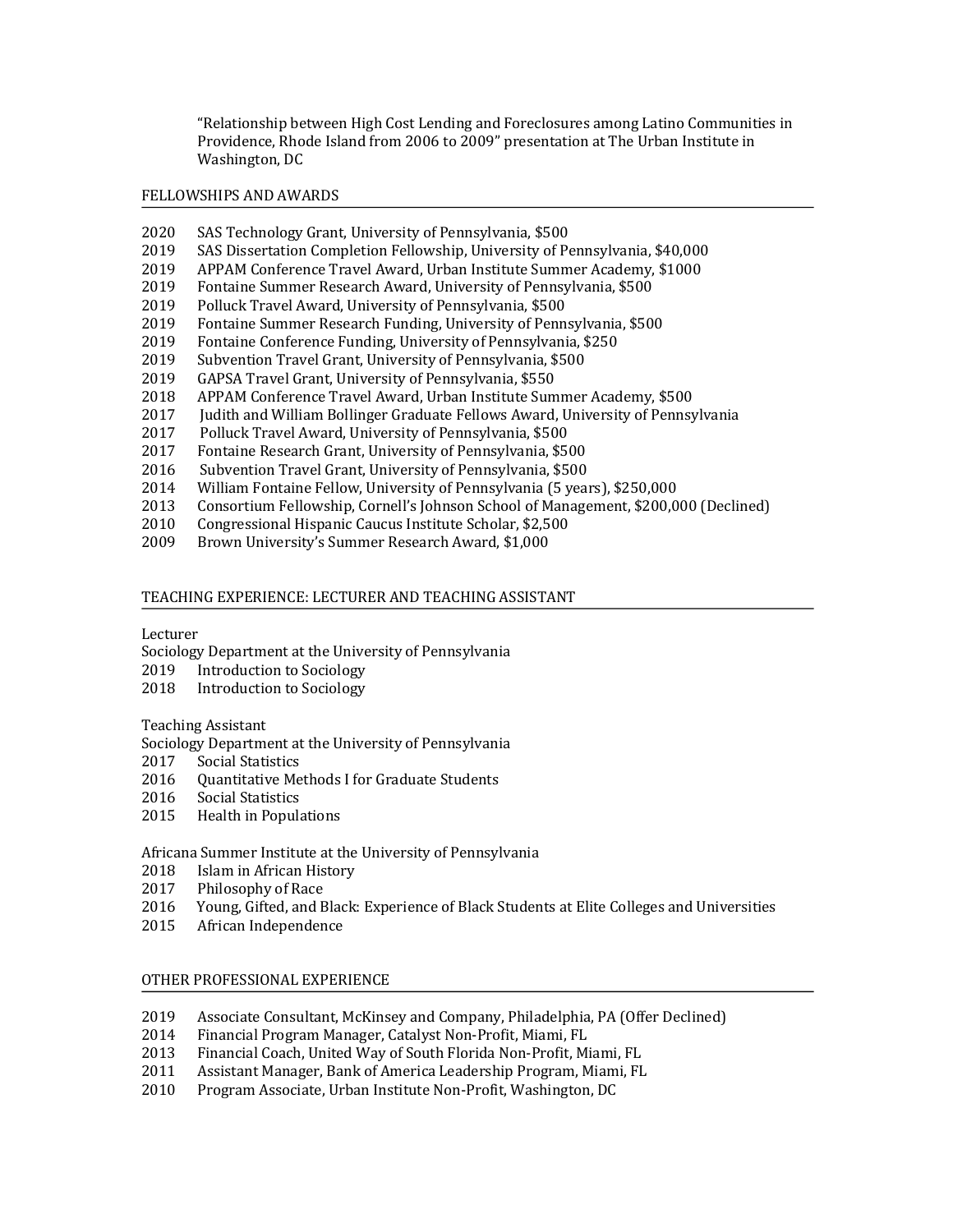#### UNIVERSITY SERVICE AND COMMUNITY SERVICE

| 2020          | La Casa Latina Advisory Committee at University of Pennsylvania                         |
|---------------|-----------------------------------------------------------------------------------------|
|               | 2014 - Present Graduate Associate, Du Bois College House at University of Pennsylvania  |
|               | *2016 and 2019 Graduate Associate of the Year                                           |
|               | 2015 - Present Co-Head Graduate Fellow, Center for Africana Studies Summer Institute at |
|               | University of Pennsylvania                                                              |
|               | 2016 - Present Co-President and Treasurer, Fontaine Society Graduate Committee          |
| $2017 - 2018$ | Treasurer, Graduate Sociological Society                                                |
|               | *Founders Committee                                                                     |

#### PROFESSIONAL MEMBERSHIPS

American Sociological Association: Economic Sociology Section Latino Sociology Section Population Association of America

# SKILLS and LANGUAGES

Native English and Spanish Speaker Proficient in R statistical programs and packages, STATA, and SPSS Basic Understanding in Python and ArcGIS

# REFERENCES

Chenoa Flippen Department of Sociology Population Studies Center University of Pennsylvania Chenoa@sas.upenn.edu 215.898.5534

Camille Zubrinsky Charles Department of Sociology Department of Africana Studies University of Pennsylvania Camille\_Charles@pop.upenn.edu 215.898.4965

Tukufu Zuberi Department of Sociology Department of Africana Studies Population Studies Center University of Pennsylvania Tukufu@pop.upenn.edu 215.573.5169

Jere Behrman Department of Economics Department of Sociology